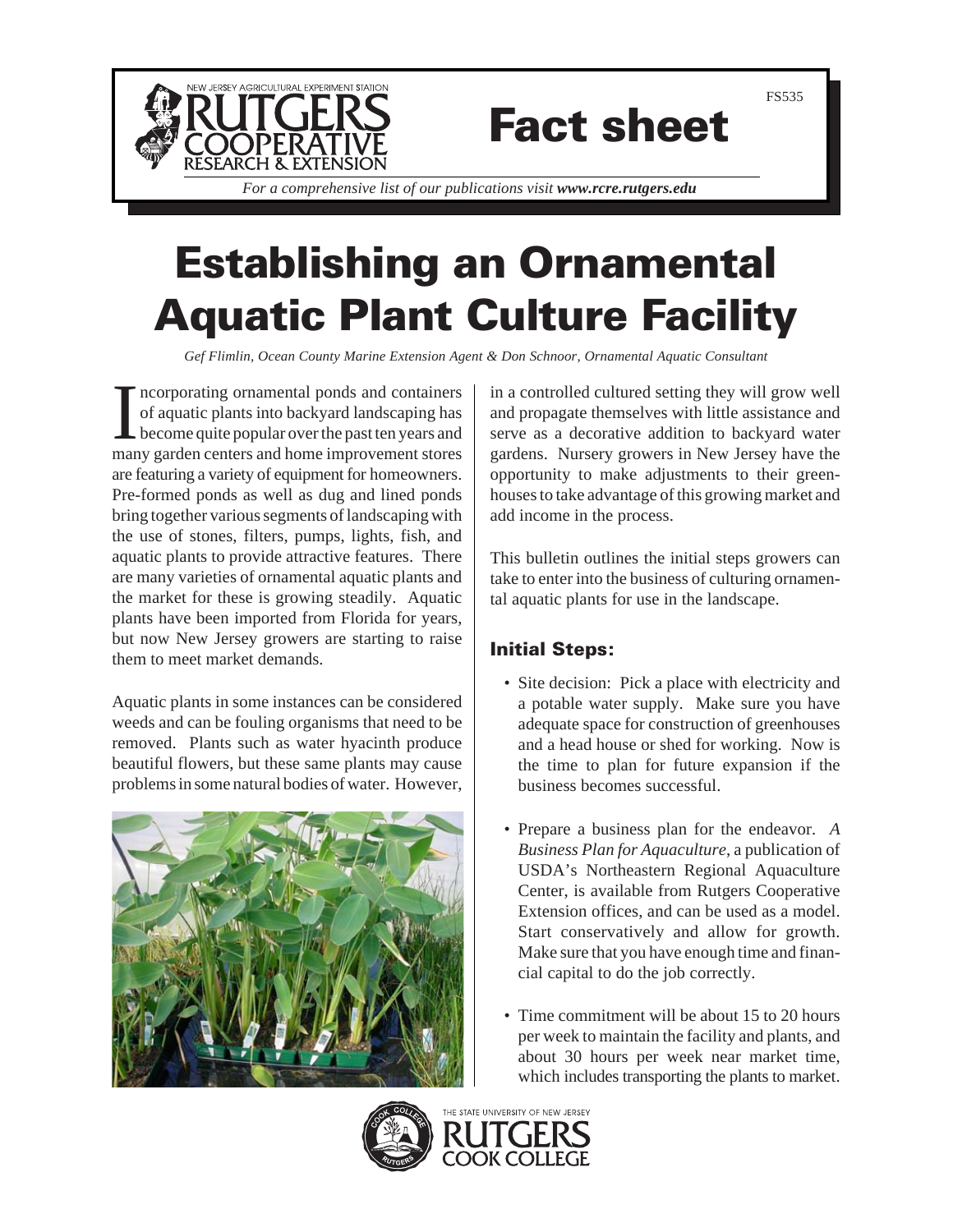Most of the time involved during growing season will be monitoring the facility and keeping the pumps running. Periodic dividing and repotting will be needed. At marketing time, the plants will have to be moved and staged for transportation.

- This will be an aquaculture growing facility and some biosecurity should be planned. Visitors should be kept to a minimum so that potential for disease can be kept low, allowing normal maintenance to keep all systems working cleanly.
- Check local ordinances and zoning regulations for horticultural activities. Aquatic plant culture facilities are not considered as a retail facility, therefore, they may be allowed in zoning that bans retail activity. They should be considered an agricultural facility and may qualify for farmland assessment.

### Materials for Construction:

The greenhouse can be made from pipe hoops and inflated double layered plastic or may be constructed with smaller hoop houses used in the nursery industry. The houses should be 50 to 200 feet long, with several raceways in each.

• A headhouse, near or attached to the greenhouse, will be necessary. The headhouse should have raised benches for dividing and repotting, as well as storage areas for growing medium,



pots, and supplies. A used cement mixer will help with mixing media for use in repotting.

- Raceways on raised benches will aid in culturing the plants and reduce some of the potential for worker back related stress or injuries. However, other arrays are possible. Raceways on the floor are relatively inexpensive but more labor intensive than ones placed on raised racks. Lumber and other construction materials for the raceways are readily available at any lumberyard or home center. The raceways should be close to level. They form the base for growing the plants and since water will be re-circulated through them they will need to be flat. Maintain a constant level of water in the raceway during the growing season. An inch is fine.
- The raceways at 4' wide are a good size since they can be accessed easily from both sides. This is also the standard size for plywood that is most easily used for raceway construction.
- Good quality rubber liner material for the raceways is more tear resistant and will last longer than sheet plastic.
- Initially, allow about 10' to 15' of raceway space for each variety of plants grown. Some larger plants will need more space, some smaller ones will require less, but on average this spacing will provide enough area to grow the plants until they can be divided and repotted. Remember that space needs increase at least two times with every round of propagation; if plants are put into larger pots space will be used quickly.
- Plants set in the raceways should be configured so that the water moves in an "S" fashion around and through the groupings of plants. In a slowmoving stream in nature, the flowing water brings nutrients to the roots 24 hours a day.
- Situate a 75 to 100 gallon tank at the end of the raceway. From there a pump will send the water to the head of the raceway where it will move along until it drops back into the tank. A simple Raised raceways will make working with the plants easier. screen should be placed at the end of the race-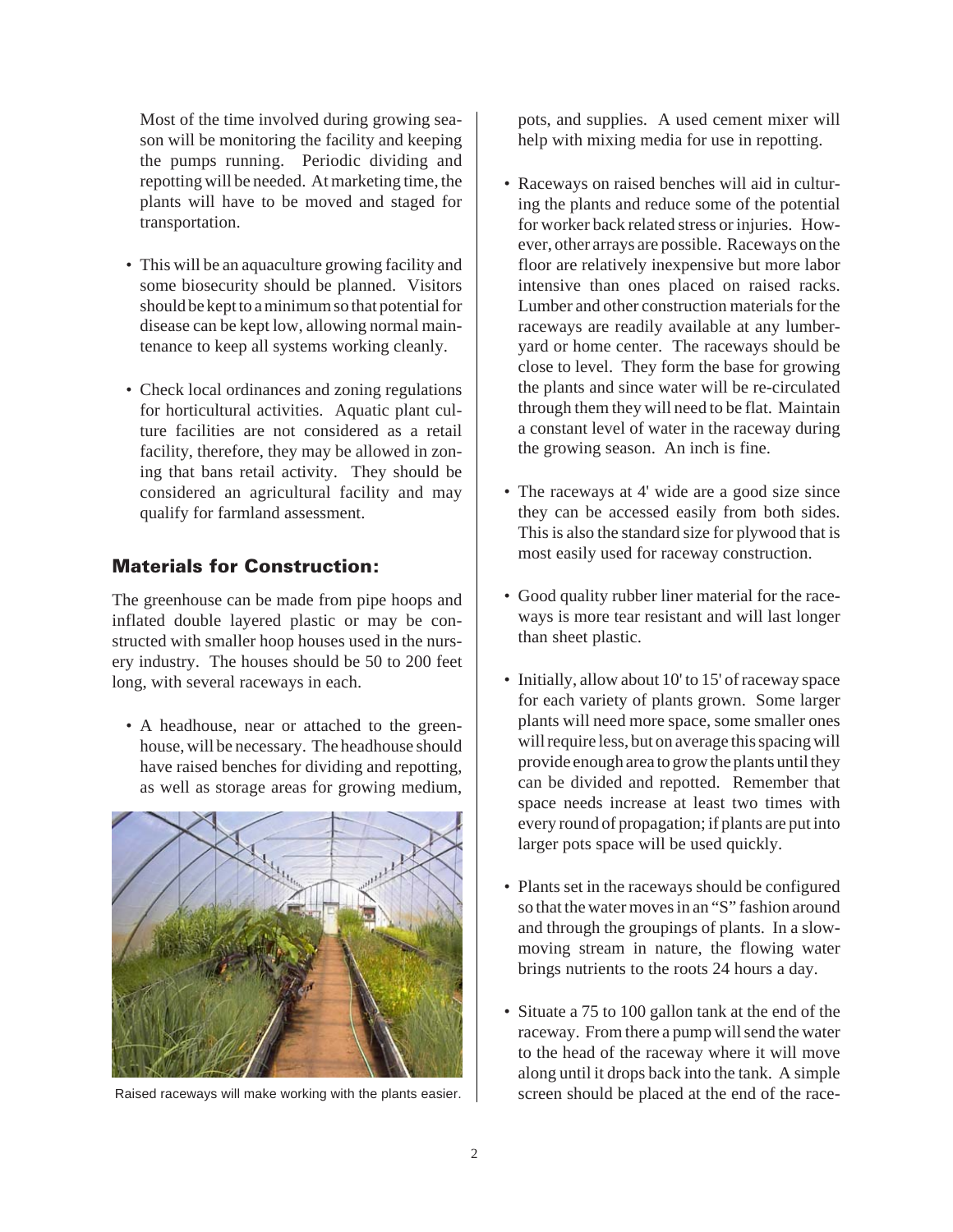way to catch debris that will float down from the plants. The pump MUST be a good, heavy-built pump. You will need the pump to deliver 300 gallons per hour (GPH) at 20 feet of head. This will ensure, with the use of a control valve, that it will deliver 150 to 200 GPH at the raceway head when the hose and pump plug a little, as they will.

• Consider the possibility of incorporating the culture of ornamental fish and snails into the process. The wastewater from this operation will fertilize the aquatic plants. In the beginning, use low-cost but marketable fish such as goldfish. In this way, nutrients can be produced and fish losses, if they happen, will not be devastating. This may not necessarily need to be done initially but should be eventually included to be able to expand your product line and make good use of the fish waste as fertilizer and the plants as bio-filters.

### Crop Management:

• Many aquatic plants require 80° to 90°F for optimum growth. Also some plants require more light than others. The specific environmental conditions required for optimum growth of aquatic plants may be obtained from other growers, local specialists, or through web browsing. A certain amount of trial and error will be necessary as each culture facility will possess its own unique features. Shade cloth and/or shade spray on the greenhouse may be needed during very hot summer days to keep the plants from burning in the sun, or the plants can be moved outside into troughs for continued growth, freeing up needed greenhouse space for smaller plants. Fans and vents at the ends of the greenhouses will be necessary on hot days for some plants as well as for workers. During the winter, supplemental heat may be used to keep the raceways from freezing. Separate houses may be used for tropical and hardy plants because the temperature for the tropicals needs to be higher. Heating is expensive and cutting costs pays off at the bottom line. This will give added warmth to the roots of the plants in the winter. Also, moving water will slow ice from forming in the runs.



Plants can be divided to increase profits.

- Plants can be grown in their original pots until they become crowded and are ready to be divided into two pots. Once that occurs, schedule the necessary time for propagation. Discuss the size of the pots that your customer wants in order to plan for pricing and delivery later.
- Fertilization can be done with timed-release fertilizer placed in the pot with the growing medium and plant. For many plants, clay and sandy soils will work well; large amounts of organic material may not be necessary but other types of media can also work. The media should not have any particles in it which can float since the customer will likely place the potted plant under water and the media will float out into the pond. A time-release fertilizer can be incorporated into the mixture when combining the media or sprinkled on top when the plant is split and re-potted.
- The water in the system should be kept at a pH of about 6. This should be monitored weekly and adjusted as needed. Usually, New Jersey water is more acid. Calcium carbonate can be added to the growing medium to raise the pH, if necessary. Remember, some of these plants already thrive in New Jersey waters so they can tolerate varied conditions.
- Crop growth management is a facet of production that needs to be addressed. If all the plants are purchased at once, propagated, and sold at once, then you, the supplier, cannot meet the